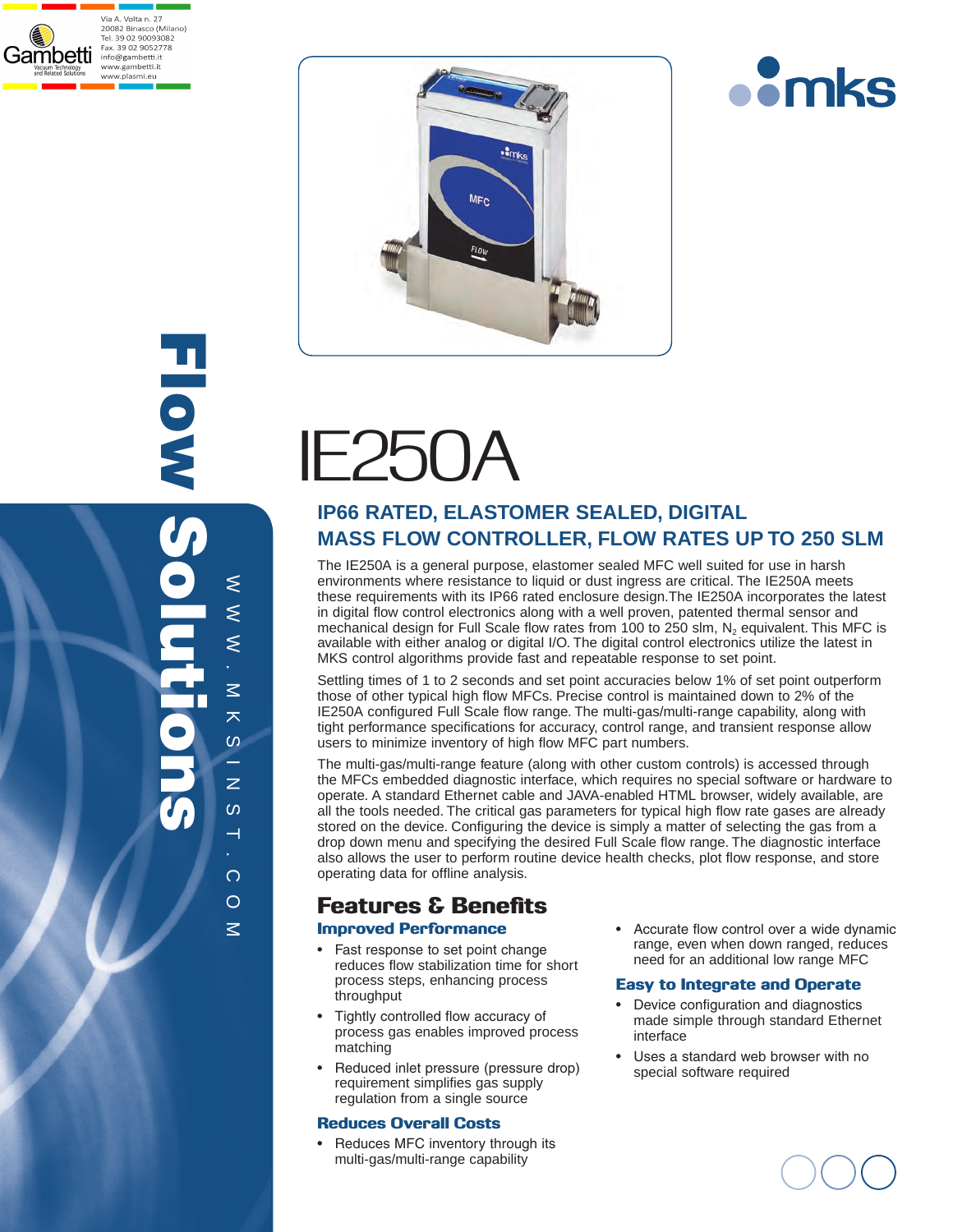#### **Performance**

**Full Scale Flow Ranges** *(N<sub>2</sub> equivalent)* 100 to 250 slm<br> **Maximum Inlet Pressure** 150 psig **Maximum Inlet Pressure** 

## *(with atmospheric pressure at the MFC outlet)* **Burst Pressure** 1500 psig **Control Range** 2% to 100% of F.S. (range on mech.)

**Resolution 0.1% of Reading Temperature Coefficients** Zero< 0.05% of F.S./°C Span< 0.08% of Rdg./°C **Inlet Pressure Coefficient** < 0.03% of Rdg./psi or less **Warm-up Time** one (1) hour **Operating Temperature Range** *(Ambient)*10°C to 50°C **Storage Temperature**  $-20^{\circ}$  to  $65^{\circ}$ C  $(-4^{\circ}$  to  $149^{\circ}$  F)

#### **Mechanical**

#### **Leak Integrity**

External (scc/sec He)  $\leq 1 \times 10^{-9}$ 

## **Wetted Materials Enclosure Rating 1966**

#### **Electrical Analog I/O**

**Flow Input/Output Signal**  Voltage (0 to 5 VDC) 15-pin Type "D" male Current (4 to 20 mA) 15-pin Type "D" male **Compliance** CE

(cannot exceed pressure differential requirement across MFC) **Normal Operating Pressure Differential <b>30** to 55 psid (dependent on fitting type)

**Typical Accuracy EXECUTE:**  $\pm$  1% of set point for > 20% to 100% F.S. ± 0.25% of F.S. for 5% to 20% F.S. **Repeatability** ± 0.5% of Reading

**Typical Controller Settling Time** 1 to 2 seconds typical above 10% F.S. @ 50 psi **Storage Humidity Storage Humidity Conserversion D** to 95% relative humidity, non-condensing

**Fittings** *(compatible with)*8 VCO® male, ½'' NPT female, ½'' Compression, 8 VCR® male, 12 mm Swagelok, 3 /8'' Swagelok, W-seal, ½'' Compression Long, 8 VCR Male Long, 8 VCO Male Long

Through closed valve< 1.0% F.S. at 40 psia to vac (<500 mTorr) (To assure no flow-through, a separate positive shut-off valve is required.)

Standard316 S.S., 17-7 S.S., Elgiloy®, 430FR **Seal Options** Viton<sup>®</sup> (Class VI), EPDM (Class VI) **Surface Finish** 16 µinch average Ra **Weight less than 4.5 lbs. (2.05 kg)** 

#### **Input Power Required**  $+15$  to  $+24$  VDC @ (< 4 watts)

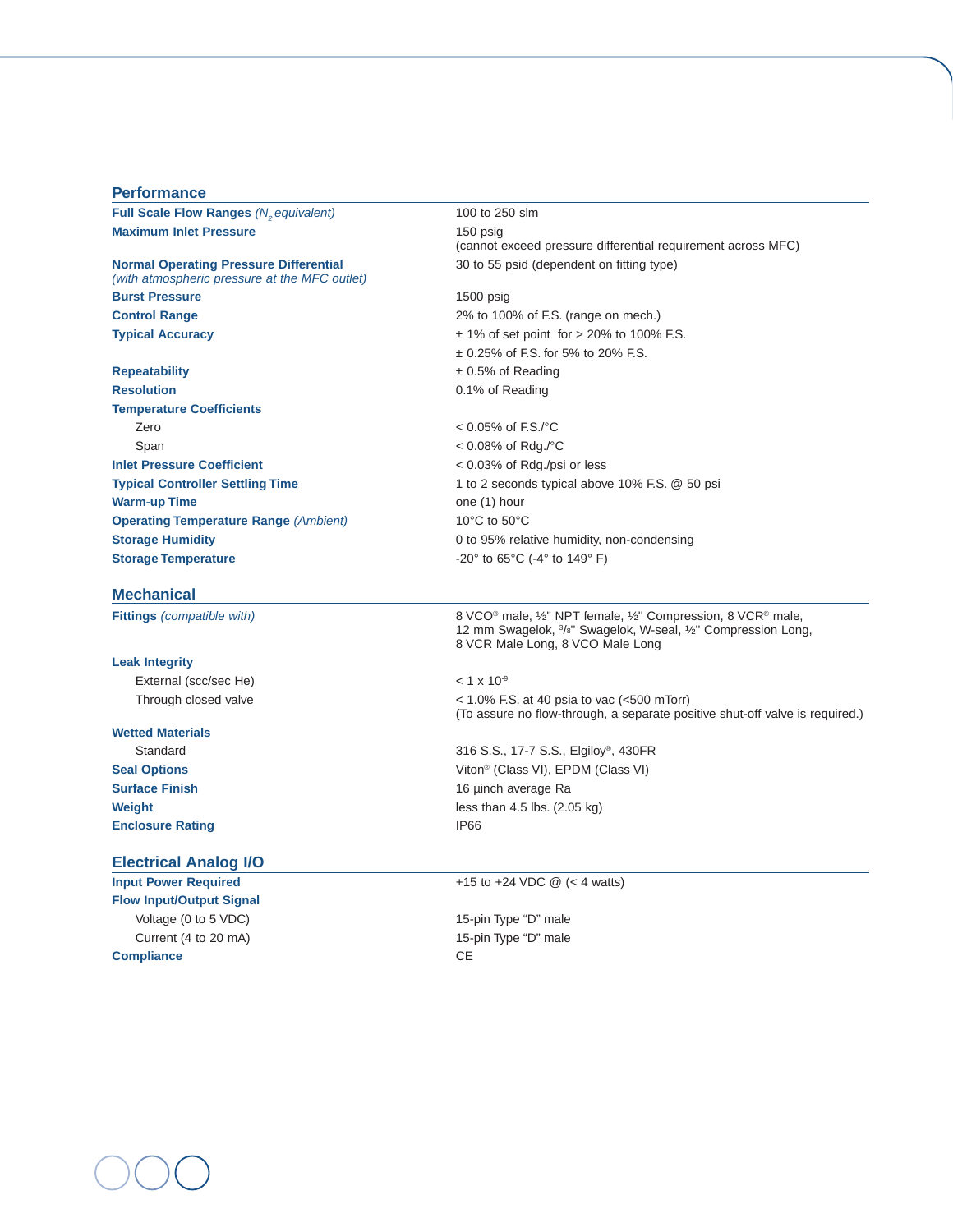## Dimensional Drawing



#### **Dimensional Drawing**

*Note: Unless specified, dimensions are nominal values in inches (mm referenced). \*(See manual for additional I/O and fitting types)*